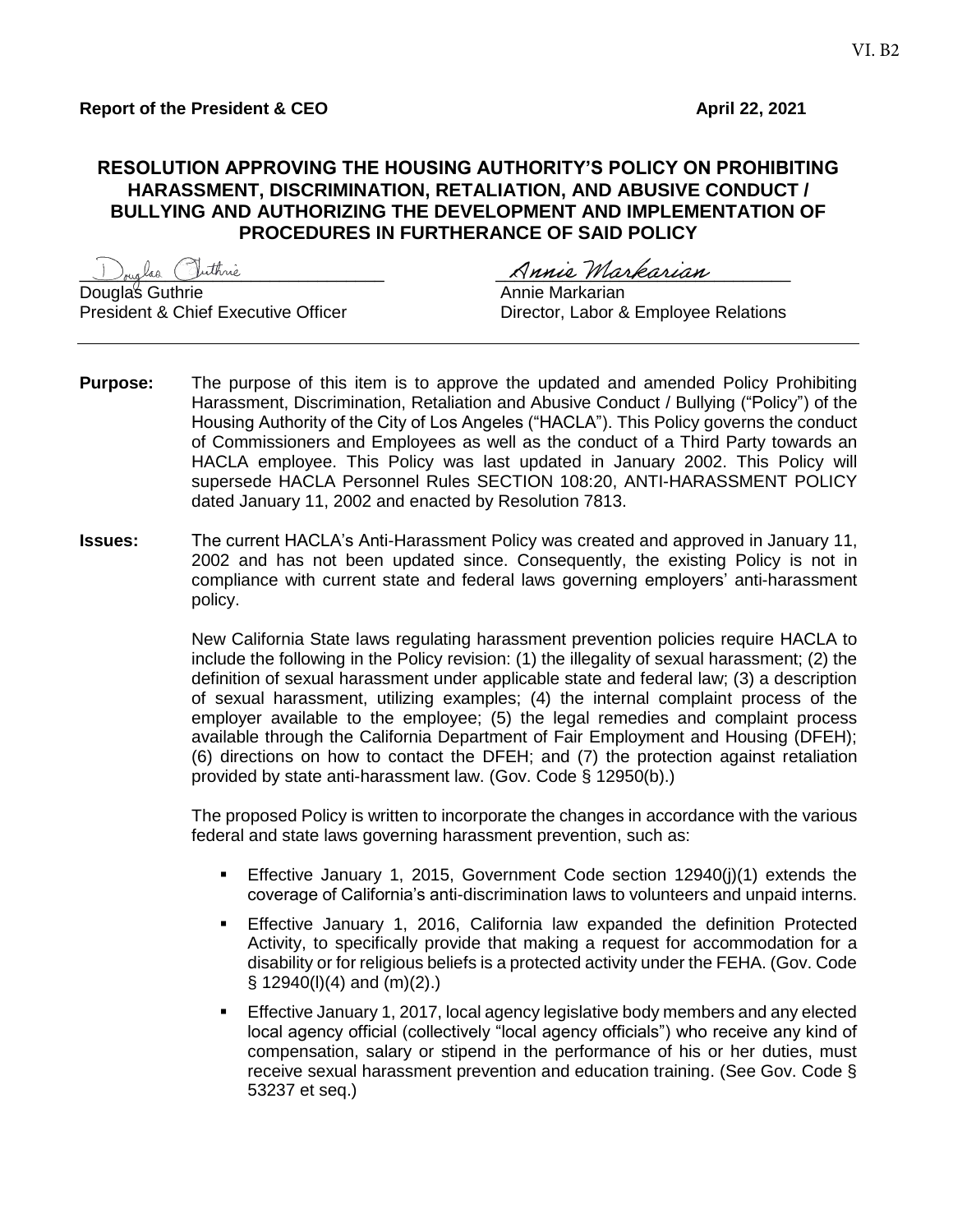Effective January 1, 2020, the definition of "race" under the Fair Employment and Housing Act. (Gov. Code § 12926.) expanded to include traits historically associated with race, including, but not limited to, hair texture and protective hairstyles.

Additional changes:

- Effective January 1, 2015, amendment AB 2053 to California's Fair Employment and Housing Act (FEHA) requires all California employers subject to the mandatory training requirement under AB 1825 to include a component on preventing "abusive conduct". Although bullying is not considered unlawful harassment, incorporating bullying in the Policy will ensure HACLA's values of maintaining a professional workplace environment.
- The current Policy applies to HACLA employees only. The proposed Policy changes the Applicability to include Commissioners and Third-Party conduct towards HACLA employees.

The proposed Policy has been presented to HACLA's employee bargaining units for their review and comments. Several of the bargaining units have engaged in the "meet and confer" discussions, and their concerns and proposed revisions have been incorporated in the final draft of the proposed Policy as appropriate.

- **Vision Plan:** The proposed Policy Prohibiting Harassment, Discrimination, Retaliation and Abusive Conduct / Bullying supports all four core principals of the HACLA's vision plan by providing necessary guidelines to those who perform HACLA's mission and program goals by identifying the expectations and types of conduct that is prohibited. The Policy defines the responsibility of covered individuals and further establishes the guidelines for investigating and resolving internal complaints of harassment, discrimination, retaliation and abusive conduct/bullying.
- **Funding:** Not applicable

**Environmental Review:** Not applicable

**Section 3:** Not Applicable

#### **Attachments:**

- **1. Proposed Policy Prohibiting Harassment, Discrimination, Retaliation and Abusive Conduct / Bullying**
- **2. Resolution**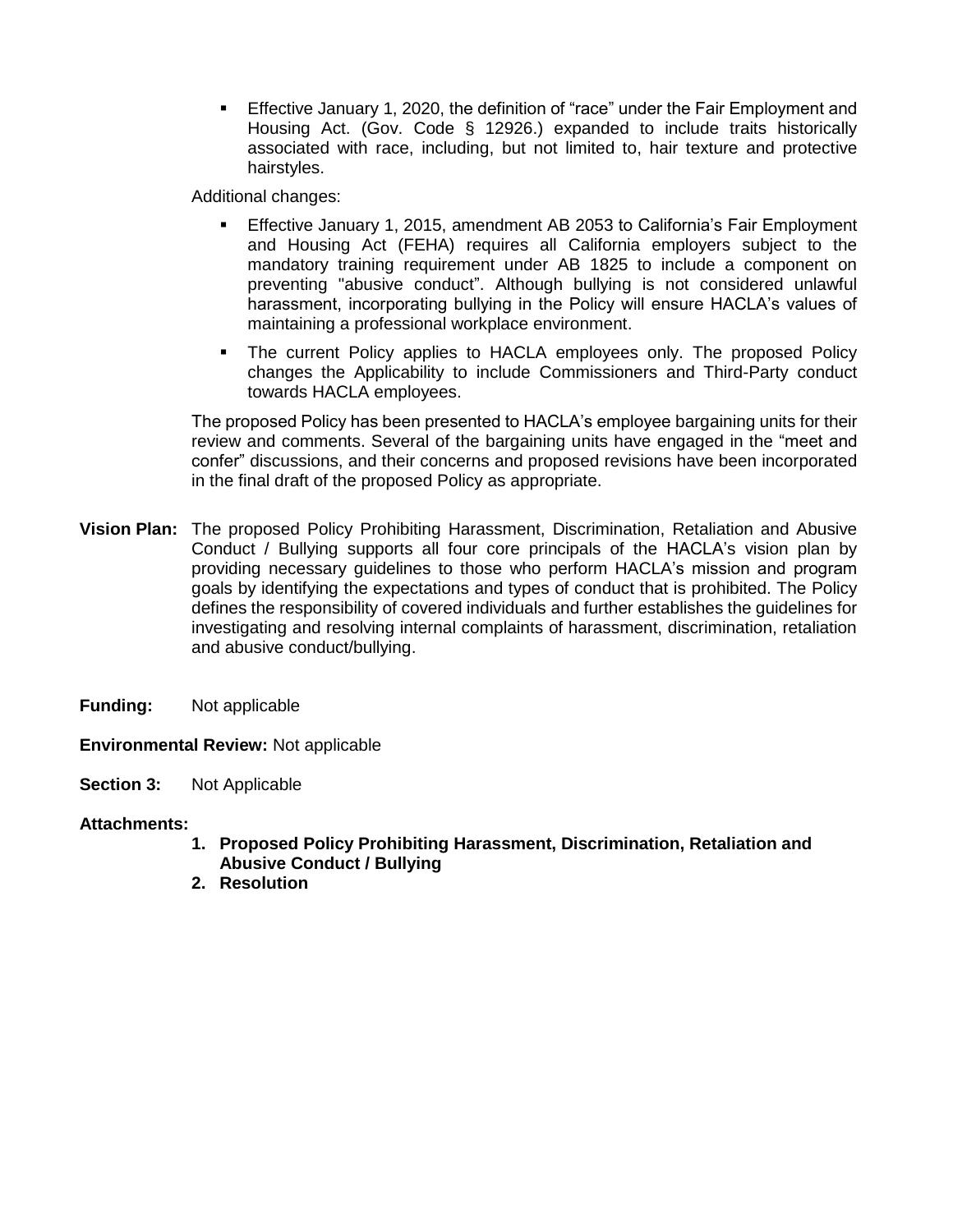#### **RESOLUTION NO.\_\_\_\_\_\_\_\_\_\_\_\_\_\_**

# **RESOLUTION APPROVING THE HOUSING AUTHORITY'S POLICY ON PROHIBITING HARASSMENT, DISCRIMINATION, RETALIATION, AND ABUSIVE CONDUCT / BULLYING AND AUTHORIZING THE DEVELOPMENT AND IMPLEMENTATION OF PROCEDURES IN FURTHERANCE OF SAID POLICY**

**WHEREAS,** for the reasons set forth in the Board report presented to the Board of Commissioners at its meeting held this date, it is in the best interest of the Authority to adopt the proposed "Policy Prohibiting Harassment, Discrimination, Retaliation and Abusive Conduct / Bullying," which provides guidelines, expectations and responsibilities.

**WHEREAS,** California laws mandates a harassment prevention policy provide for the following: (1) the illegality of sexual harassment; (2) the definition of sexual harassment under applicable state and federal law; (3) a description of sexual harassment, utilizing examples; (4) the internal complaint process of the employer available to the employee; (5) the legal remedies and complaint process available through the California Department of Fair Employment and Housing (DFEH); (6) directions on how to contact the DFEH; and (7) the protection against retaliation provided by state anti-harassment law. (Gov. Code § 12950(b).)

**WHEREAS,** State and Federal laws governing employers harassment prevention policy mandates employers to maintain a current policy.

**WHEREAS,** HACLA Anti-harassment Policy was last amended in January 2002.

**NOW, THEREFORE, BE IT RESOLVED** that the Board of Commissioners approve the attached "Policy Prohibiting Harassment, Discrimination, Retaliation and Abusive Conduct / Bullying" and authorizes the development and implementation of procedures to be approved by the President and CEO in furtherance of said Policy, as needed.

**BE IT FURTHER RESOLVED** that this Resolution shall take effect immediately. The amended and updated Policy will supersede HACLA Personnel Rules SECTION 108:20, ANTI-HARASSMENT POLICY dated January 11, 2002 and enacted by Resolution 7813.

APPROVED AS TO FORM: HOUSING AUTHORITY OF THE CITY OF LOS ANGELES

James Johnson, General Counsel **Ben Besley, Chairperson** 

BY: \_\_\_\_\_\_\_\_\_\_\_\_\_\_\_\_\_\_\_\_\_\_\_\_\_\_\_ BY: \_\_\_\_\_\_\_\_\_\_\_\_\_\_\_\_\_\_\_\_\_\_\_\_

DATE ADOPTED: \_\_\_\_\_\_\_\_\_\_\_\_\_\_\_\_\_\_\_\_\_\_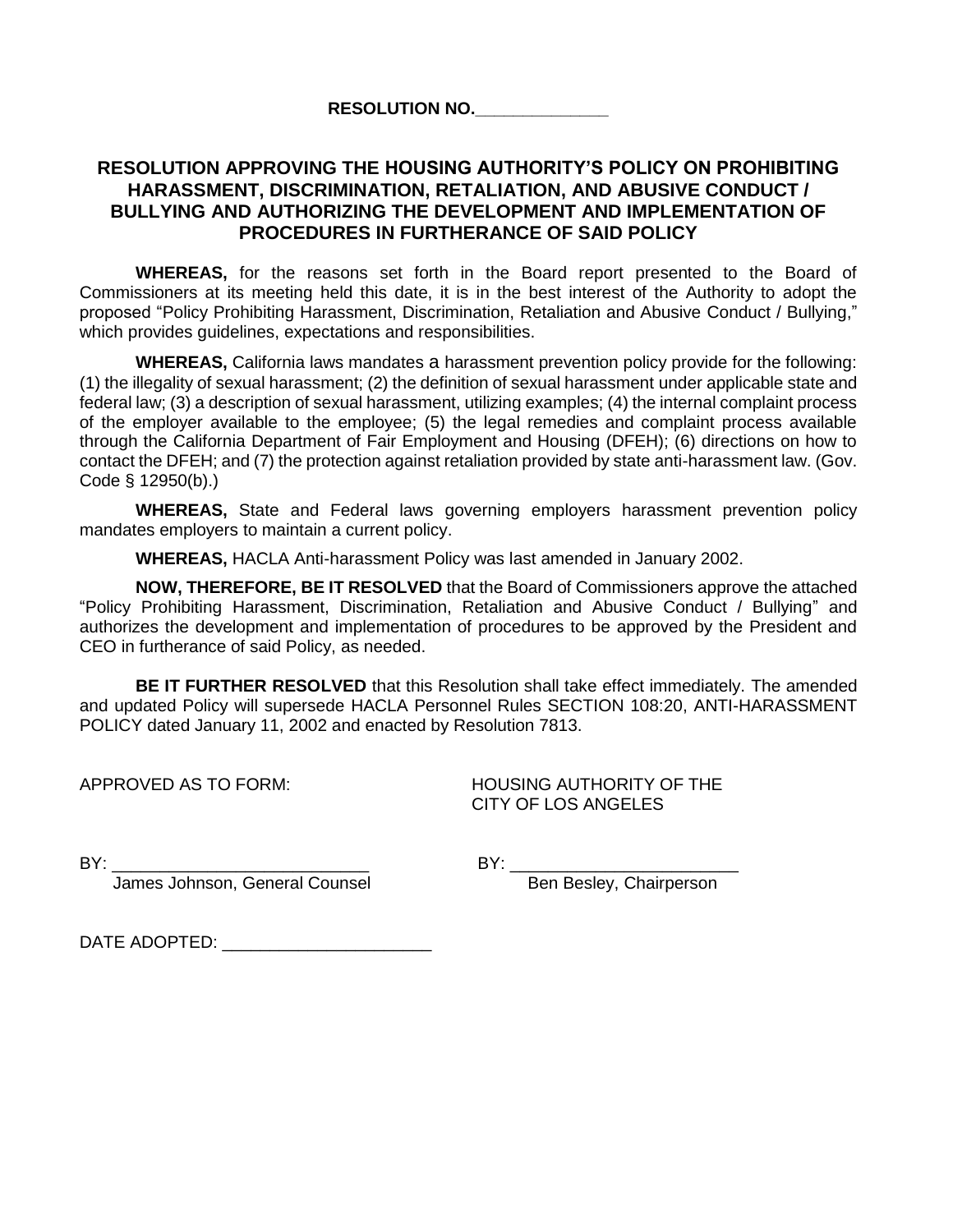The Housing Authority of the City of Los Angeles ("Authority") is committed to preventing prohibited harassment, discrimination, retaliation, and abusive conduct/bullying in the workplace. This Policy, Prohibiting Harassment, Discrimination, Retaliation, and Abusive Conduct / Bullying ("Policy") supersedes *HACLA Personnel Rules, SECTION 108:20, ANTI-HARASSMENT POLICY* dated January 11, 2002 and approved by Resolution 7813.

# **I. PURPOSE & APPLICABILITY**

- A. This Policy identifies the types of conduct that are prohibited and the responsibility of covered individuals to report any conduct believed to violate this Policy as soon as possible. This Policy further establishes the guidelines for investigating and resolving internal complaints of Harassment, Discrimination, Retaliation, and Abusive Conduct/Bullying.
- B. This Policy applies to all Authority employees and commissioners, as well as conduct of a third party towards an Authority employee. This Policy applies to all terms and conditions of employment, internships, and volunteer opportunities, including, but not limited to, selection, hiring, placement, promotion, disciplinary action, layoff, recall, transfer, leave of absence, training opportunities, and compensation.

### **II. DEFINITIONS**

Definitions used in this policy include, but are not limited to, the following expressed examples.

- A. **Abusive Conduct / Bullying**: Abusive Conduct/Bullying is defined as conduct of managers, supervisors, coworkers or third parties in the workplace, that a reasonable individual of the recipient's same protected classification would find hostile, offensive, and unrelated to an employer's legitimate business interests. Abusive conduct may include infliction of verbal abuse, such as the use of derogatory remarks, insults, and epithets; verbal or physical conduct that a reasonable individual of the recipient's same protected classification would find threatening, intimidating, or humiliating, or the gratuitous sabotage or undermining of a person's work performance. A single act shall not constitute abusive conduct, unless especially severe and egregious.
- **B. Adverse Conduct:** Adverse Conduct is defined as any action(s) that can substantially affect the terms and conditions of the employee's employment status, or involve making real or implied threats of intimidation to prevent or deter an individual from reporting discrimination, harassment, or participating in Protected Activities.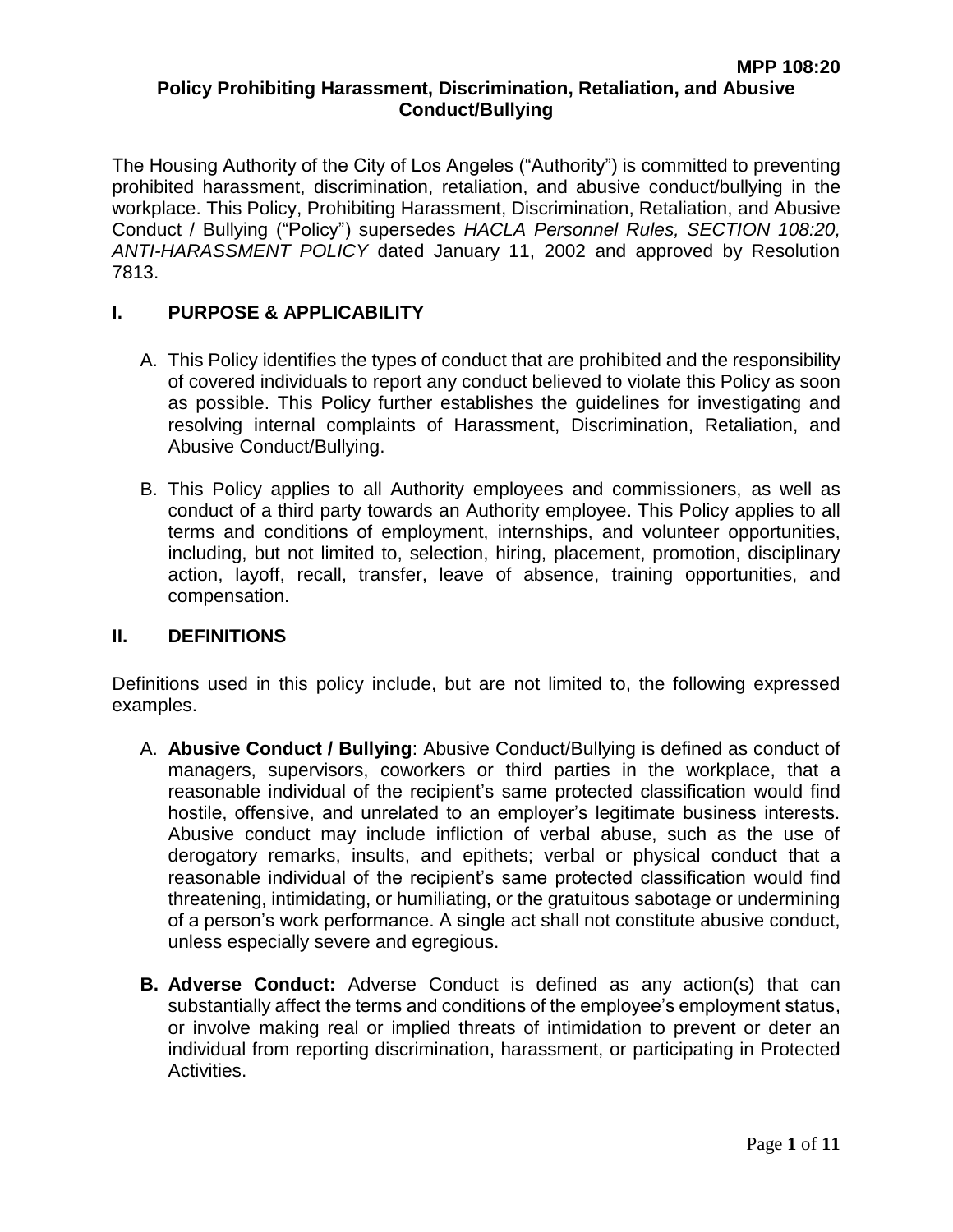- C. **Discrimination:** Discrimination is defined as the unfair or unequal treatment in any aspect of employment of an individual or group due to their membership or perceived membership in a Protected Classification.
- D. **Harassment:** Harassment is defined as the negative, inappropriate, unwanted or unwelcomed conduct directed toward an employee based on certain protected characteristics by another employee or a third party.
- E. **Protected Activity:** Protected Activity is defined as making a formal or informal good faith complaint about or reporting discriminatory, harassing, or retaliatory activity, testifying, assisting, or participating in any manner in an investigation, proceeding or hearing relating to discrimination, harassment, retaliation, or any other practice prohibited by the Fair Employment and Housing Act. Protected Activity also includes making a request for an accommodation for a disability; making a request for accommodation for religious beliefs; or reporting violations of this Policy.
- F. **Protected Classification:** Protected Classification includes race (including hairstyles associated with race such as natural hair and protective hairstyles), religious creed, color, national origin, ancestry, physical disability, mental disability, medical condition, genetic information, marital status, sex, gender, gender identity, gender expression, age (over 40), sexual orientation, military and veteran status, or any other basis protected by state and federal law.
- G. **Retaliation:** Retaliation is defined as Adverse Conduct taken against an employee because the employee engaged in Protected Activity.
- H. **Sexual Harassment:** Sexual Harassment is defined as unsolicited and unwelcome sexual advances, requests for sexual favors and other verbal, physical, visual or written conduct of a sexual nature directed at another person, regardless of gender identity.
- I. **Third Party:** A Third Party is defined as any individual that is not an Authority employee, who an employee may have contact with during the course of employment. A Third Party may be, but is not limited to one of the following: residents, clients, program participants, vendors, interns, volunteers, applicants and contractors.

### **III. POLICY**

The Authority prohibits Harassment, Discrimination, Retaliation, and Abusive Conduct/Bullying by managers, supervisors, coworkers, or third parties because: 1) of an individual's Protected Classification; 2) the perception that an individual is a member of a Protected Classification; 3) the individual associates with a person who has or is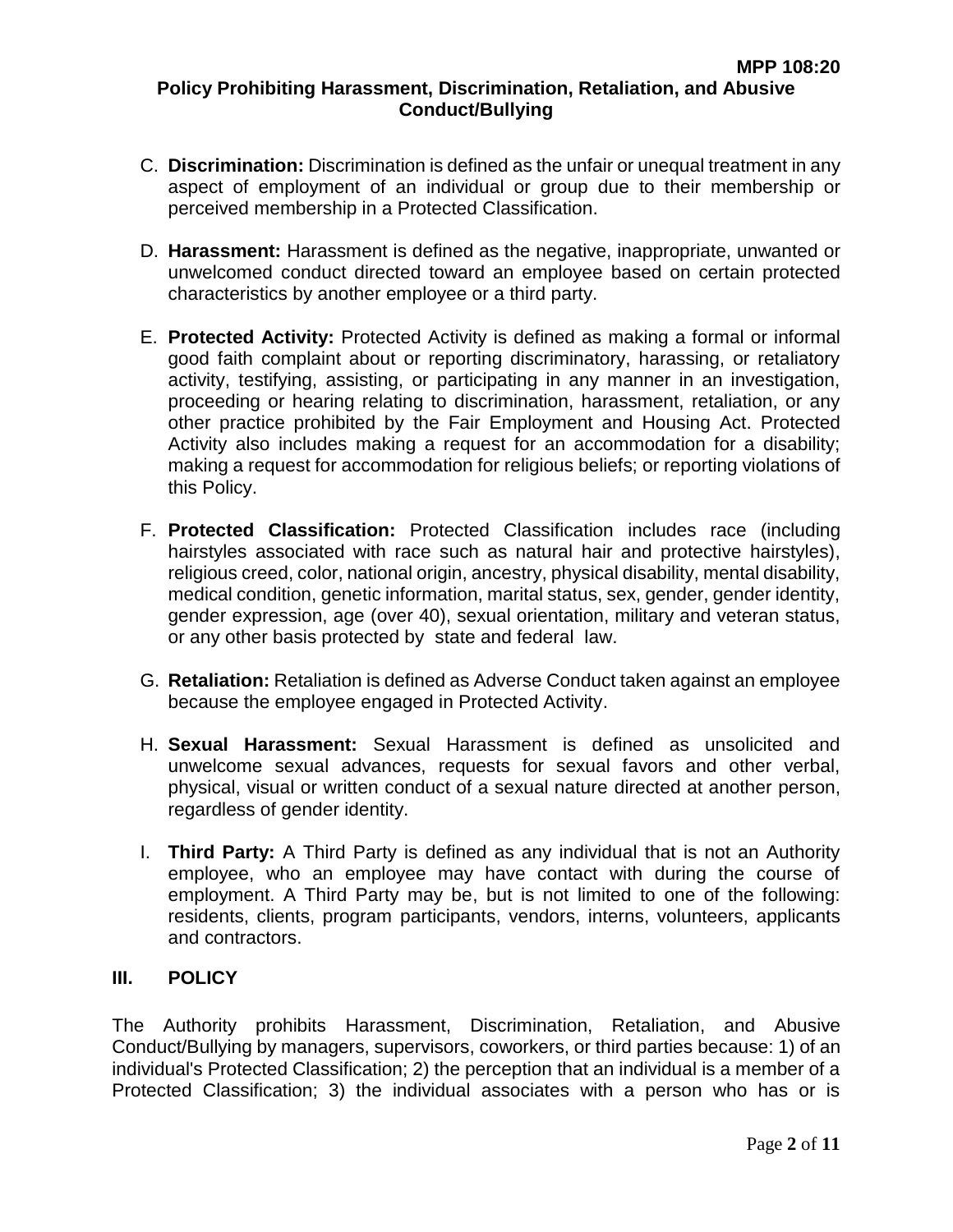perceived to have a Protected Classification; or 4) of an individual's protected activity. Moreover, the Authority has zero tolerance for any conduct that constitutes Harassment, Discrimination, Retaliation, or Abusive Conduct/Bullying under this Policy.

The Authority is committed to providing a professional work environment free from Discrimination, Harassment, Retaliation, and Abusive Conduct/Bullying. Accordingly, the Authority has adopted and maintained this anti-harassment policy designed to encourage professional and respectful behavior and prevent Discriminatory, Harassment, Retaliation, and Abusive Conduct /Bullying in the workplace. The Authority is committed to implementing appropriate corrective action, in response to misconduct even if the violation does not rise to the level of unlawful conduct.

All employees are expected to assume responsibility for maintaining a work environment that is free from Discrimination, Harassment, Retaliation, and Abusive Conduct/Bullying. Employees are encouraged to promptly report conduct that they believe violates this Policy so that the Authority has an opportunity to investigate, address and resolve any concerns. Managers and supervisors are required to promptly report conduct that they believe violates this Policy. The Authority is committed to responding to alleged violations.

### **IV. GENERAL PROVISIONS**

A. Discrimination can occur in the provision of employment opportunities, benefits or privileges, including but not limited to working conditions and evaluation standards, if the basis of that treatment is because of the individual's Protected Classification, actual or perceived; because the individual associates with a person who is member of a Protected Classification, actual or perceived; or because the individual participates in a Protected Activity.

Discrimination of this kind may also be prohibited by a variety of federal, state and local laws, including Title VII of the Civil Rights Act of 1964, the Age Discrimination Act of 1967, the Americans with Disabilities Act of 1990 and the Fair Employment and Housing Act. This Policy is intended to comply with the prohibitions stated in all applicable anti-discrimination laws, as may be amended from time to time.

B. Harassment can consist of any form or combination of verbal, physical, visual or environmental conduct. It need not be explicit, or even specifically directed at the victim.

Harassment creates a hostile, offensive, oppressive, or intimidating work environment and deprives victims of their statutory right to work in a place free of discrimination when the harassing conduct is conduct that a reasonable individual of the recipient's same protected classification would find sufficiently offends, humiliates, distresses, or intrudes upon its victim, so as to disrupt and affect the victim's ability to perform the job as usual.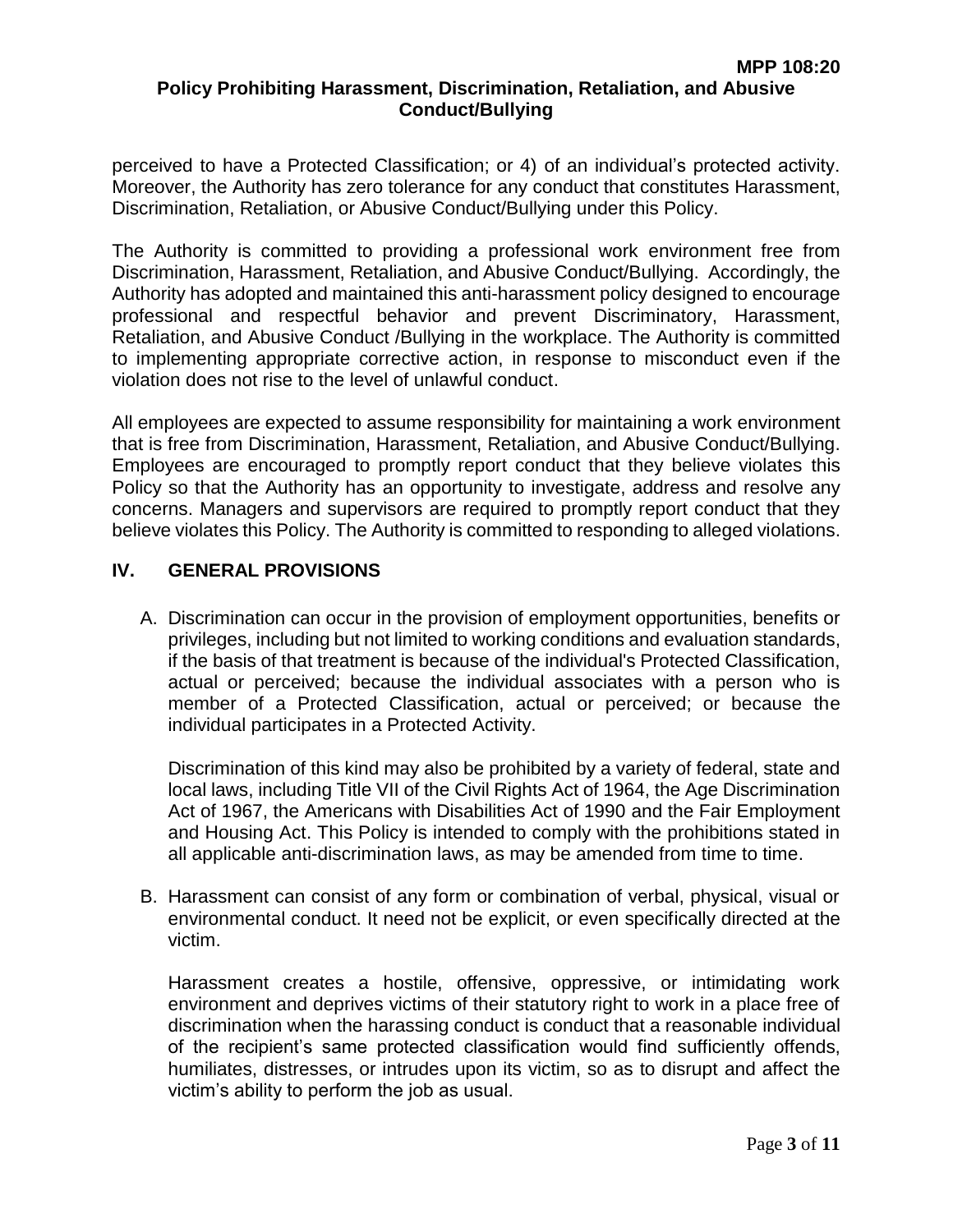A single incident of harassing conduct is sufficient to constitute a hostile work environment if the harassing conduct has unreasonably interfered with the employee's work performance or created an intimidating, hostile, or offensive working environment. Harassment may exist even if the employee has not reported an intimidating, hostile, or offensive working environment as a result of the harassment.

Harassment includes, but is not limited to the following types of behaviors that are expressed because of a person's actual or perceived Protected Classification:

- 1. *Verbal:* Inappropriate or offensive remarks, derogatory comments or slurs, jokes, stories or innuendoes based on Protected Classification. Such conduct may include, but is not limited to, inappropriate comments about appearance, physical features, attire, or sexual prowess; unwelcome flirting or propositions; demands for sexual favors; verbal abuse, threats or intimidation of a sexual nature; or sexist, patronizing or ridiculing statements that convey derogatory attitudes about gender identification.
- 2. *Physical:* Inappropriate or offensive touching, assault, or physical interference with free movement when directed at an individual on the basis of a Protected Classification. This may include, but is not limited to, kissing, patting, lingering or intimate touches, grabbing, massaging, pinching, leering, staring, unnecessarily brushing against or blocking another person, whistling, or sexual gestures.
- 3. *Visual or Written:* The display or circulation of offensive or derogatory visual or written material related to a Protected Classification. This may include, but is not limited to, posters, cartoons, drawings, graffiti, reading materials, computer graphics, or electronic media transmissions.
- 4. *Unwelcomed/Unwanted Actions:* Unwanted sexual advances, requests for sexual favors, and other acts of a sexual nature, where submission is made a term or condition of employment, where submission to or rejection of the conduct is used as the basis for employment decisions, or where the conduct is intended to or actually does unreasonably interfere with an individual's work performance or create an intimidating, hostile, or offensive working environment.
- 5. *Hostile Environment*: A hostile environment can result from unwelcome or unwanted conduct, whether verbal, physical, visual or written, of managers, supervisors, co-workers or Third-Parties with whom the victim interacts on the job, and which a reasonable individual of the recipient's same protected classification would find intimidating, hostile, or offensive based on an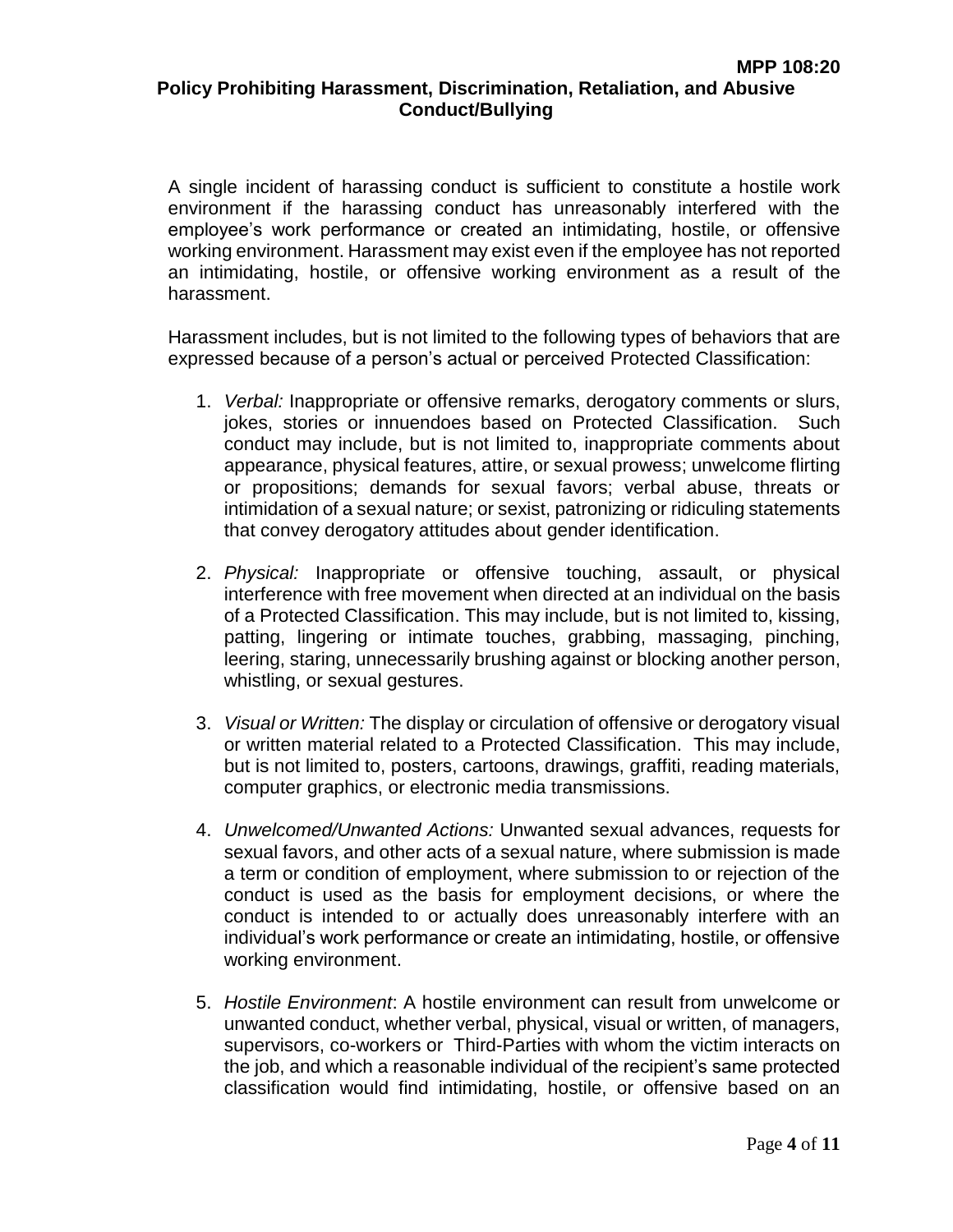individual's Protected Classification. The determination of whether an environment is hostile is based on the totality of the circumstances, including such factors as the frequency of the conduct, the severity of the conduct, whether the conduct is humiliating or physically threatening, and whether the conduct unreasonably interferes with an individual's work.

6. *Quid pro quo:* Quid pro quo harassment can occur in a workplace situation wherein a manager demands, as an explicit or implied term or condition of employment decisions, a subordinate submit to sexual advances (this may include situations which began as reciprocal relationships, but which later ceased to be reciprocal). Quid pro quo occurs when a manager makes requests for sexual favors or other verbal, visual or physical conduct of a sexual nature that is an explicit or an implied term or condition of employment decisions and or promises an employee, or potential employee, something in exchange for a sexual favor. Examples of quid pro quo harassment situations involve a manager promising an employee a job, a raise, or a promotion in exchange for a sexual favor.

Quid pro quo harassment generally results in a tangible employment decision based upon the employee's acceptance or rejection of unwelcome sexual advances or requests for sexual favors, but it can also result from unwelcome conduct that is of a religious nature.

Harassment can lead to personal liability of the employee engaging in it.

C. Any Retaliation against an individual because they filed or supported a complaint or because they participated in the complaint resolution process is prohibited. Examples of Retaliation include but are not limited to: reprimanding the employee or giving a performance evaluation that is lower than it should be; transferring the employee to a less desirable work duty or position; engaging in verbal or physical abuse; threatening the employee's employment status; selective enforcement of the rules; excluding the employee from staff meetings and staff events; negative treatment from supervisor and co-workers such as gossiping shunning, harassment, etc.; or making the employee's work more difficult.

Under certain circumstances, management may instruct employees to alter the manner in which they interact with other individuals, including but not limited to individuals who have engaged in Protected Activity. Compliance with management's instructions does not amount to Retaliation.

D. Conduct need not arise to the level of a violation of state or federal law to violate this Policy. A single founded act can violate this Policy and provide grounds for discipline or other appropriate sanctions. Discipline and/or other appropriate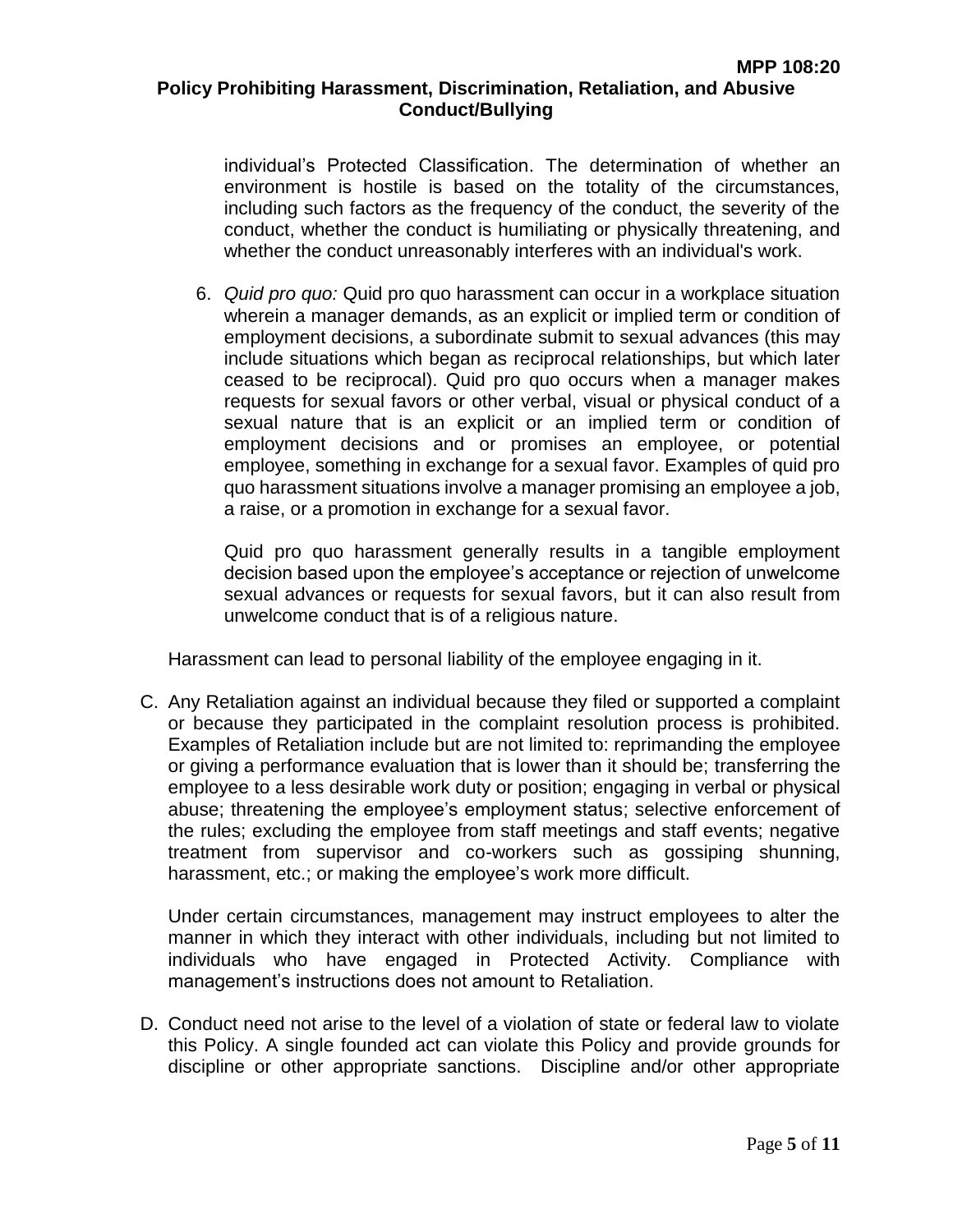sanctions shall not be imposed under this Policy absent findings from an investigator that this Policy has been violated.

# **V. GUIDELINES FOR DETERMINING HARRASMENT**

Harassment includes any conduct that a reasonable individual of the recipient's same protected classification would find to be unwelcome or unwanted. The following guidelines regarding whether conduct is unwelcome or unwanted should be followed:

- A. It is no defense that the recipient "appears" to have consented to the conduct at issue by failing to protest about the conduct. A recipient may not protest for many legitimate reasons, including wanting to avoid being insubordinate, ostracized or subjected to retaliation.
- B. Simply because no one has complained about a joke, gesture, picture, physical contact, or comment does not mean that the conduct is welcome. Harassment can evolve over time. Small, isolated incidents might be tolerated up to a point. The fact that no one has yet complained does not preclude someone from complaining if the conduct is repeated in the future.
- C. Even visual, verbal, or physical conduct between two people who appear to welcome the conduct can constitute harassment of a third person who witnesses the conduct or learns about the conduct later. Conduct can constitute harassment even if it is not explicitly or specifically directed at a particular individual.
- D. Conduct can constitute harassment even if the individual has no intention to harass. Even well-intentioned conduct can violate this Policy if a reasonable individual of the recipient's same protected classification would find it offensive (e.g., gifts, over-attention, endearing nicknames, hugs).

### **VI. PROHIBITED SUPERVISORY OR MANAGERIAL BEHAVIOR**

- A. No supervisor, manager, or person in any other position of authority may condition any employment, employee benefit or continued employment at the Authority on an applicant's or employee's acquiescence to any of the behavior defined above.
- B. No supervisor, manager, or person in any other position of authority may retaliate against any applicant, or employee, because that person has opposed a practice prohibited by this Policy or has filed a complaint, testified, assisted or participated in any manner in an investigation, proceeding, or hearing conducted by an authorized investigator on behalf of the Authority.
- C. Romantic or sexual relationships between supervisors and employees they supervise or have influence over are discouraged. There is an inherent imbalance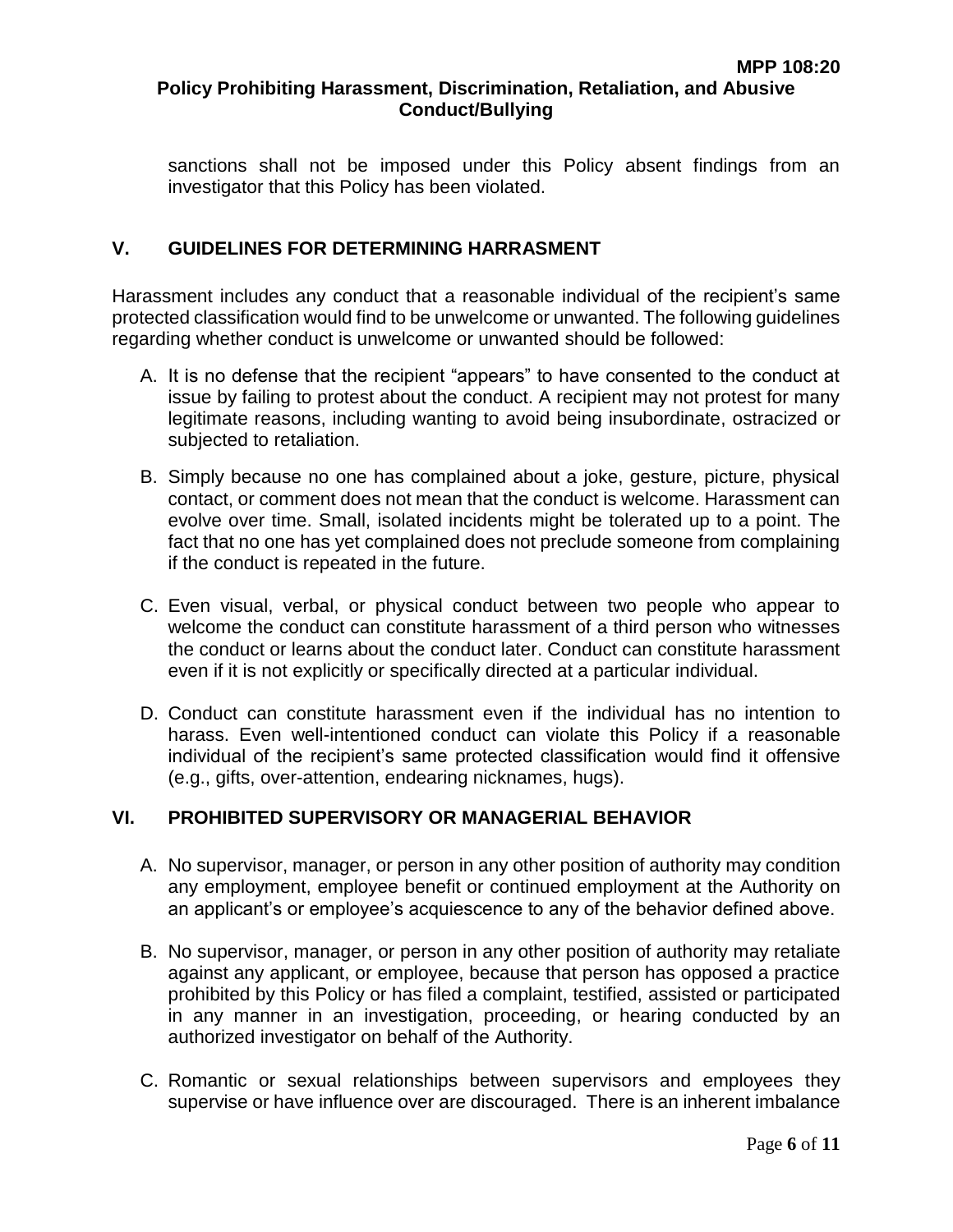of power and potential for exploitation in such relationships. The relationship may create an appearance of impropriety and lead to charges of favoritism by other employees. A welcome sexual relationship may change, with the result that sexual conduct that was once welcome becomes unwelcome and harassing.

# **VII. BEHAVIOR PROHIBITED BY ALL EMPLOYEES AND COMMISSIONERS**

- A. No employee or commissioner shall create a hostile or offensive work environment for any other person by engaging in Harassment, Discrimination, Retaliation, or Abusive Conduct/Bullying or by tolerating it on the part of any employee.
- B. No employee or commissioner shall assist any individual in doing any act which constitutes discriminatory harassment against any employee of the Authority.
- C. No employee or commissioner shall destroy evidence relevant to an investigation of Harassment, Discrimination, Retaliation, or Abusive Conduct/Bullying.

### **VIII. POSTING OF THE POLICY**

- A. A copy of this Policy shall be provided to all employees and commissioners of the Authority, as well as displayed in prominent locations throughout the Authority.
- B. A copy of the information sheet on harassment prepared by the California Department of Fair Employment and Housing ("DFEH") shall be made available to all Authority employees and commissioners upon request.
- C. The Human Resources Department shall provide new employees with a copy of this Policy within one week of the commencement of their employment.
- D. An individual has the option to report harassment, discrimination, or retaliation to the U.S. Equal Employment Opportunity Commission ("EEOC") or the DFEH. These administrative agencies offer legal remedies and a complaint process. The nearest offices are listed on the Internet, in the government section of the telephone book. Employees can check the posters that are located on Authority's bulletin boards for office locations and telephone numbers.

# **IX. OBLIGATIONS OF ALL EMPLOYEES**

All Authority employees are expected to conduct themselves as follows:

1. Treat all individuals in the workplace or on worksites with respect and consideration.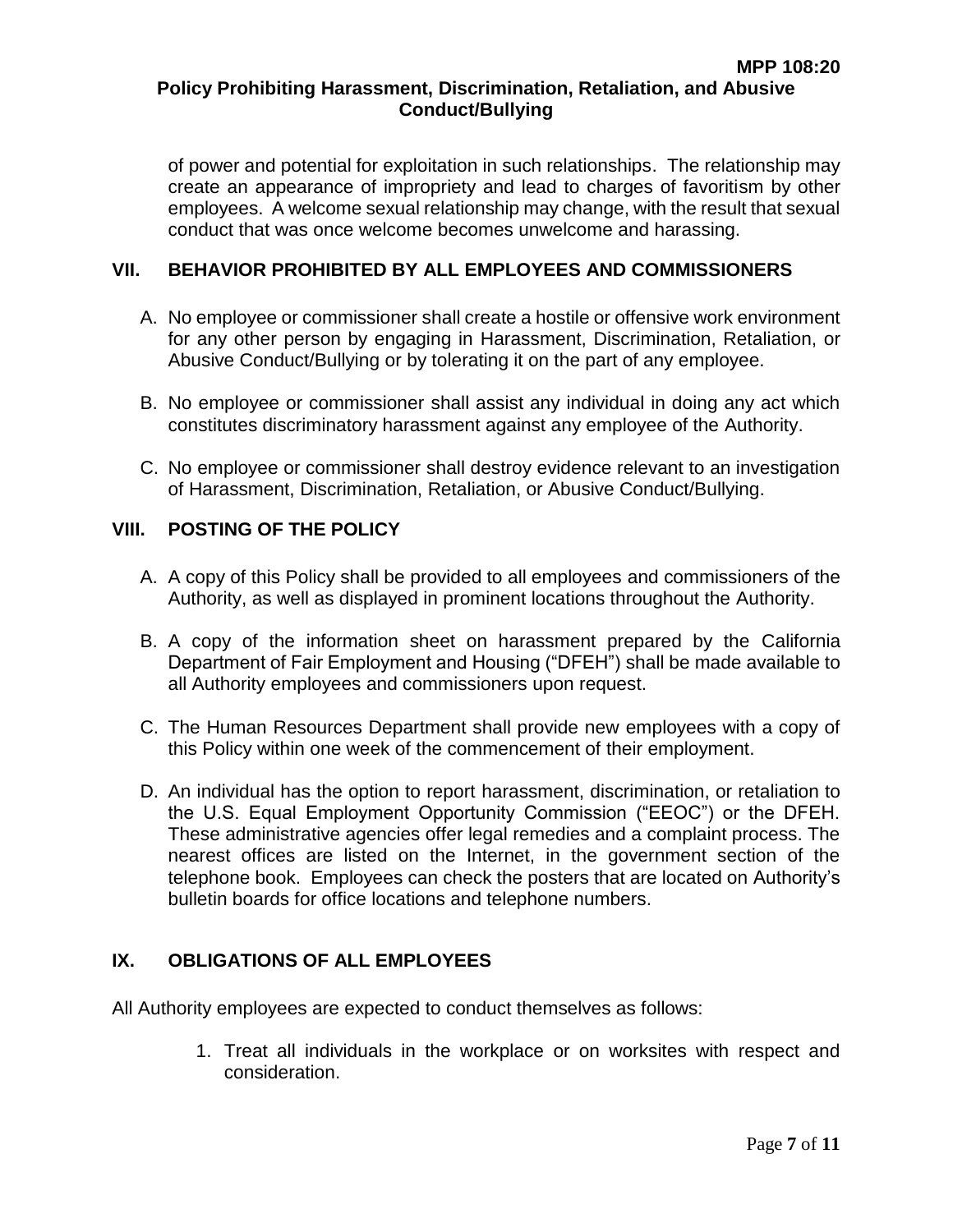- 2. Model behavior that conforms to this Policy.
- 3. Participate in harassment prevention training every two years.
- 4. Cooperate with the Authority's investigations by responding fully and truthfully to all questions posed during the investigation.
- 5. Take no actions to influence any potential witness while the investigation is ongoing.
- 6. Report any act they believe in good faith constitutes Harassment, Discrimination, Retaliation, or Abusive Conduct/Bullying as defined in this Policy to the Human Resources Department. This includes reporting such acts by a Third Party.
- 7. Employees who are in a romantic or sexual relationships with co-workers who they regularly work directly with or supervise shall disclose the relationship to the Human Resources Department; at which time, the circumstances will be reviewed to determine whether any conflict of interest exists.

### **X. OBLIGATIONS OF SUPERVISORS/MANAGERS**

In addition to the responsibilities listed above, each manager and supervisor is responsible for:

- 1. Participating in harassment prevention training every two years. The Human Resources Department shall schedule employees of the Authority for training on the Policy.
- 2. Taking all steps necessary to prevent Harassment, Discrimination, Retaliation, and Abusive Conduct/Bullying, from occurring, including, but not limited to, reporting the acts of Third Parties with respect to any harassment activities, monitoring the work environment, and taking immediate appropriate action to stop potential violations, such as removing inappropriate pictures or correcting inappropriate language.
- 3. Assisting in the investigation of complaints involving employee(s) in their departments.
- 4. Reporting potential violations of this Policy of which they become aware, to the Human Resources Department, regardless of whether a complaint has been submitted.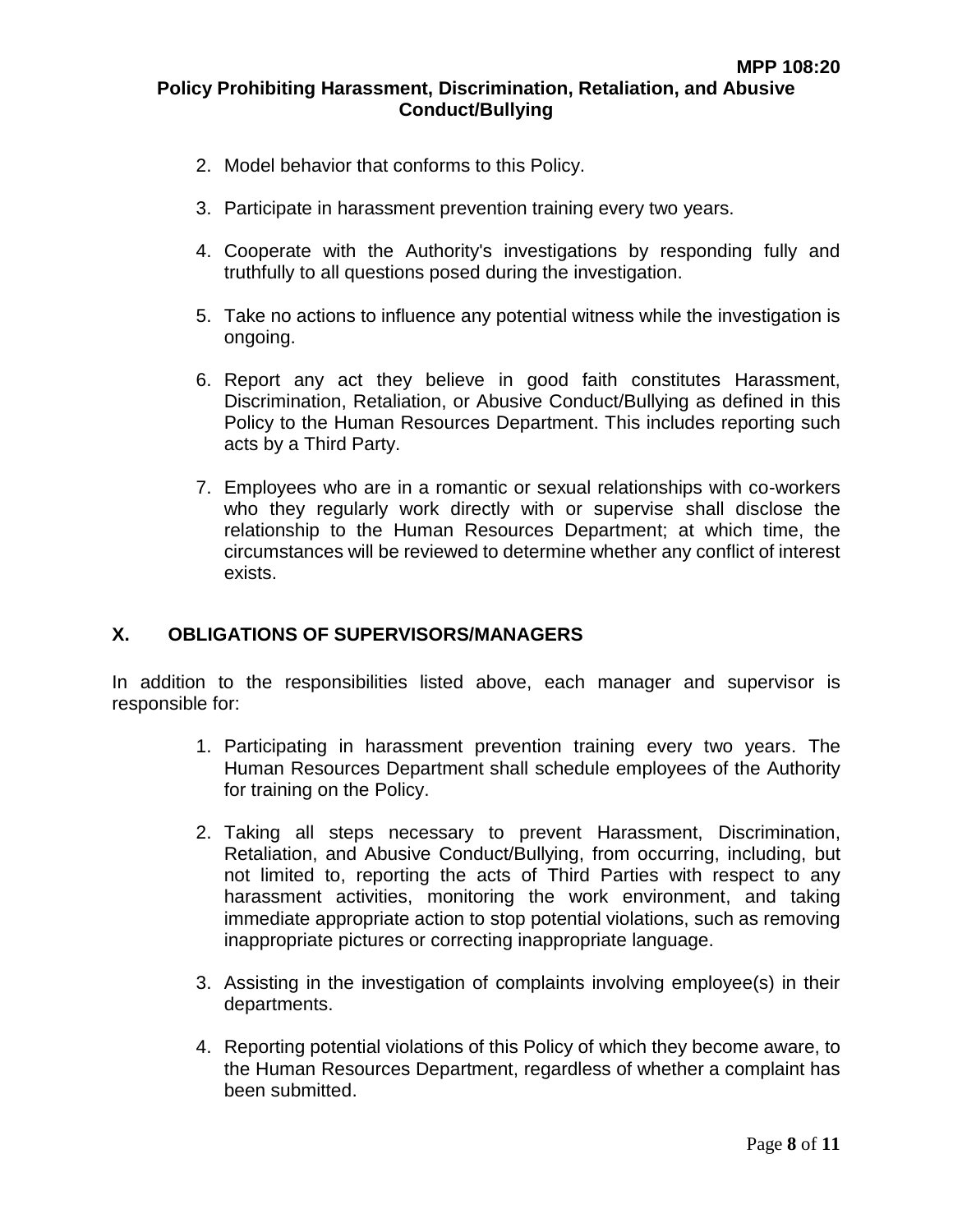# **XI. COMPLAINT PROCEDURE AND INVESTIGATIVE/CORRECTIVE ACTION**

The Authority takes a proactive approach to potential Policy violations and will conduct an investigation if its supervisory or management employees become aware that harassment, discrimination or retaliation may be occurring, regardless of who reports a potential violation.

#### A. **Filing a Complaint**

All persons shall immediately report, either orally or in writing, any allegations of Harassment, Discrimination, Retaliation, or Abusive Conduct/Bullying to their supervisor, manager, department head or to the Human Resources Department, without regard to any chain of command. This includes any conduct which they have observed, regardless of whether reported by the individual who is the subject of the harassment. Any supervisor or manager who receives a complaint regarding Harassment, Discrimination, Retaliation, or Abusive Conduct/Bullying shall immediately report it to the Human Resources Department.

Under no circumstances shall an employee of the Authority who believes that they have been the victim of Harassment, Discrimination, Retaliation, or Abusive Conduct/Bullying be required to first report that harassment to a supervisor or other authority figure if that supervisor or authority figure is the individual who has engaged in harassment.

#### B. **Investigative/Corrective Action**

- 1. The Human Resources Department shall authorize and supervise the investigation or conduct the investigation of any incident of alleged harassment, discrimination or retaliation reported to them. Investigations will be fair, timely and impartial and conducted by qualified personnel. The investigation shall be conducted in a way which ensures, to the extent possible, the privacy of the parties involved.
- 2. The person designated to investigate shall review the factual information gathered through the investigation to determine whether the alleged conduct violates this Policy giving consideration to all factual information, the totality of the circumstances, including the nature of the conduct, and the context in which the alleged incidents occurred. The person designated to investigate shall document and track for reasonable progress.
- 3. Once the investigation has been completed, the person designated to investigate shall immediately report in writing the results of any investigation, including whether this Policy has been violated to the Human Resources Department; or its designee. The Human Resources Department or its designee shall notify the complainant that the matter has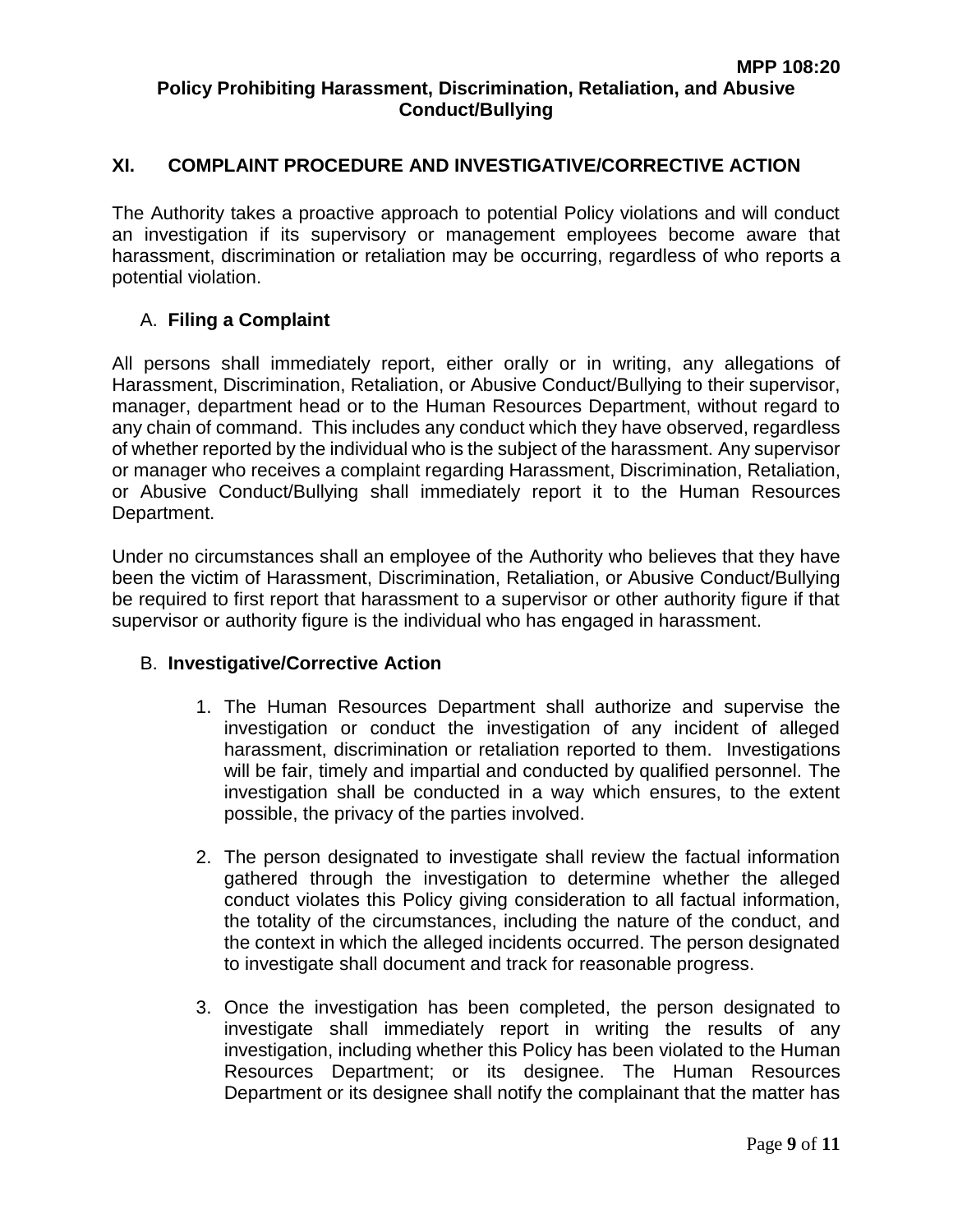concluded and whether the allegations were substantiated. If discipline or sanctions are imposed, the level of discipline or sanctions will not be communicated to the complainant.

- 4. If conduct in violation of this Policy is found to have occurred, the supervisor or manager shall take or recommend to the appointing authority prompt and effective remedial action. The remedial action will be commensurate with the severity of the offense. Disciplinary action taken by any supervisor or manager shall be decided in accordance with Authority policy and after consultation with the Human Resources Director.
- 5. The Authority shall take reasonable steps to protect the complainant from Harassment, Discrimination, Retaliation, or Abusive Conduct/Bullying
- 6. The Human Resources Department shall follow up with those who have complained of Harassment, Discrimination, or Retaliation within three months of any reported incident to ensure that the behavior has stopped and that there are no reprisals. Individuals who have questions about their rights and obligations set forth in this Policy should contact the Human Resources Department.

Under no circumstances shall a supervisor, manager, or any other position of authority retaliate in any way against an individual who has provided information as a witness to an incident of alleged Harassment, Discrimination, Retaliation, or Abusive Conduct/Bullying.

An employee who intentionally files a false report under this Policy may be subject to discipline in accordance with the Personnel Rules and any applicable provisions in any Memorandum of Understanding associated with that employee's employment.

### **XII. CONFIDENTIALITY**

Every effort will be made to ensure the confidentiality of complaints made under this Policy to the greatest extent feasible. Complete confidentiality cannot be guaranteed, however, due to the need to investigate fully and the duty to take effective remedial action. An individual who is interviewed during the course of an investigation is prohibited from attempting to influence any potential witness while the investigation is ongoing. An employee may discuss their interview with a designated employee representative. The Authority will not disclose a completed investigation report except as it deems necessary to support a disciplinary action, to take remedial action, to defend itself in adversarial proceedings, or to comply with the law or court order.